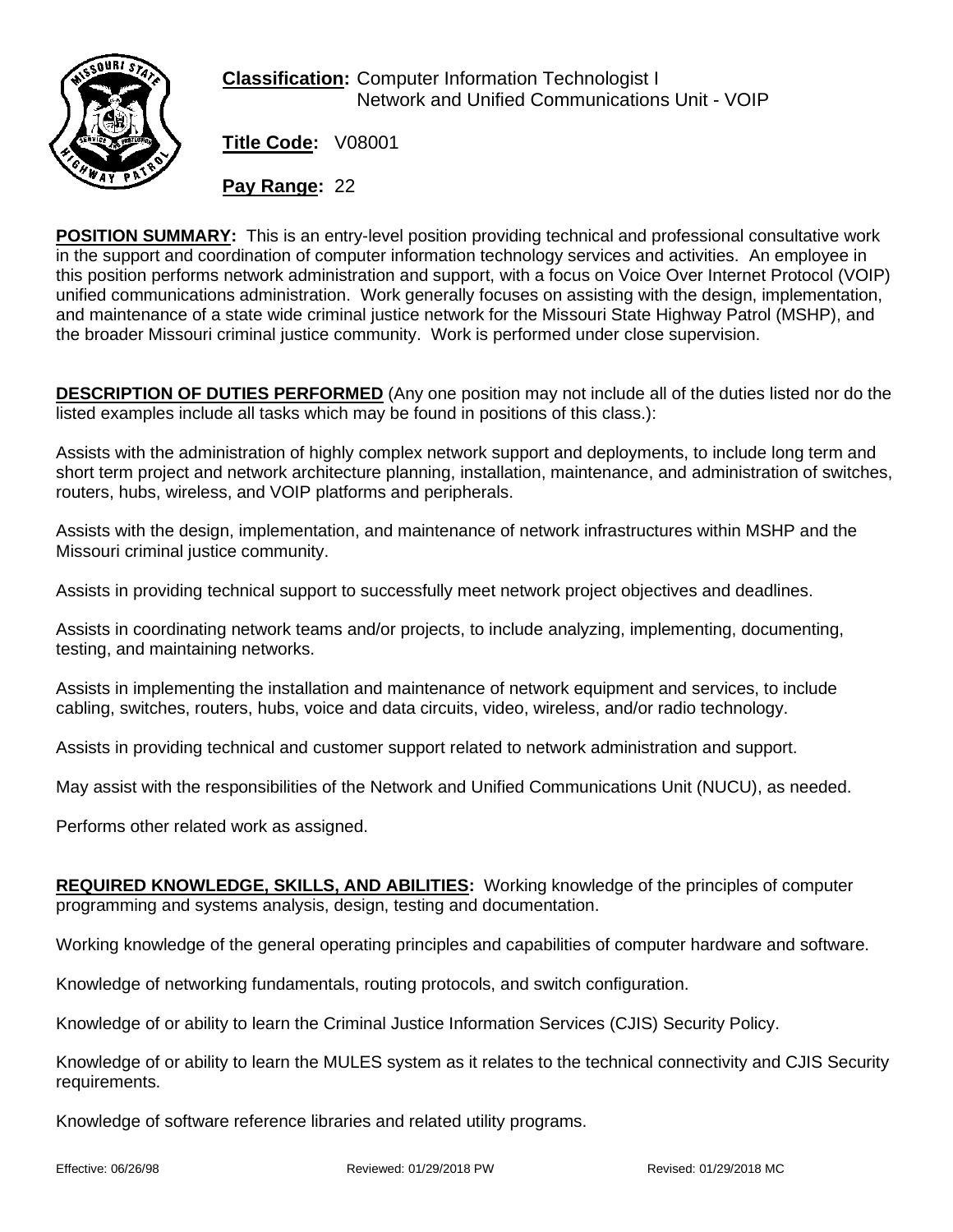## **Classification:** Computer Information Technologist I Page 2 Network and Unified Communication Unit - VOIP

Knowledge of computer security systems and procedures.

Knowledge of computer networking and telecommunications.

Knowledge of computer operating systems.

Knowledge of or ability to learn the agency's automated information systems.

Knowledge of or ability to learn the agency's functions and their interrelationships.

Knowledge of the principles of cost benefit analysis.

Knowledge of the principles of project management.

Knowledge of the principles of disaster recovery.

Knowledge of the procurement process.

Knowledge of continuing trends and developments in computer hardware and software.

Knowledge of various computer platforms.

Knowledge of the information strategic planning process.

Knowledge of the systems management process.

Possess good organizational skills.

Possess research and analysis skills.

Ability to learn to utilize project management tools.

Ability to learn to prepare and interpret computer program documentation.

Ability to learn to prepare and maintain standards, policies, procedures, guidelines and technical manuals.

Ability to troubleshoot and resolve hardware and/or software problems.

Ability to learn to create and present materials for training programs.

Ability to handle restricted and confidential information in a professional manner and maintain the information as such.

Ability to communicate in English clearly and concisely, both orally and in writing.

Ability to establish and maintain harmonious working relations with others.

Ability to work with material that may be of a sexual nature relating to criminal activity (e.g., written material, photographs, and/or verbal language, etc.).

Ability to work hours as assigned.